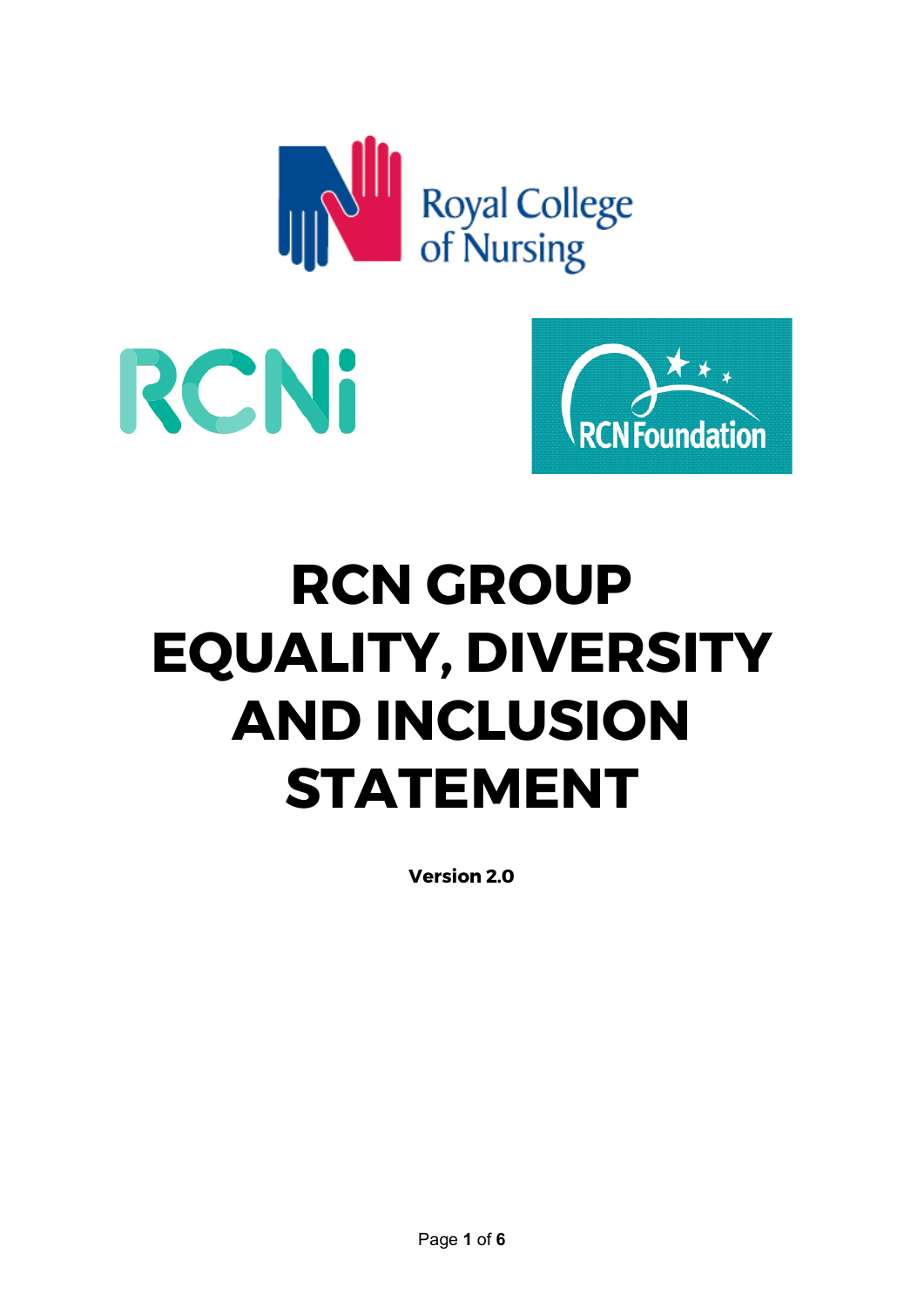#### RCN Group Equality, diversity and inclusion statement version 2.0.

### **1.0 OUR AMBITION**

The RCN Group aspires to be a world-class champion of equality, diversity, inclusion and human rights.

We want to do this not just because it's the right thing to do, but because we understand the benefits of being a diverse, fair and inclusive employer. We know that people work better when they can be themselves. We see a diverse workforce as a source of strength to help develop our services and products, and to best serve and represent all our members. And our corporate reputation is important in attracting and retaining employees, members and customers, and in role-modelling what we expect from other employers for our members.

We see it as our responsibility to protect, influence and uphold the value of human rights within the RCN Group. We are fully committed to eliminating unlawful and unfair discrimination and will not tolerate discrimination, harassment, bullying or victimisation of employees, job applicants, or others who work on the RCN Group's behalf.

Everyone who works for the RCN Group has an important part to play in achieving our ambition. All RCN Group employees and those who work on the RCN Group's behalf (such as temporary agency workers, off-payroll workers and suppliers) are responsible for upholding the commitments described in this Statement. This Statement sets out our ambition and commitments as an employer. As a trade union and a professional body, we also produce and regularly review a strategy to champion and defend equality, diversity, inclusion and human rights, to use our strengths and capability as a force for positive challenge and change.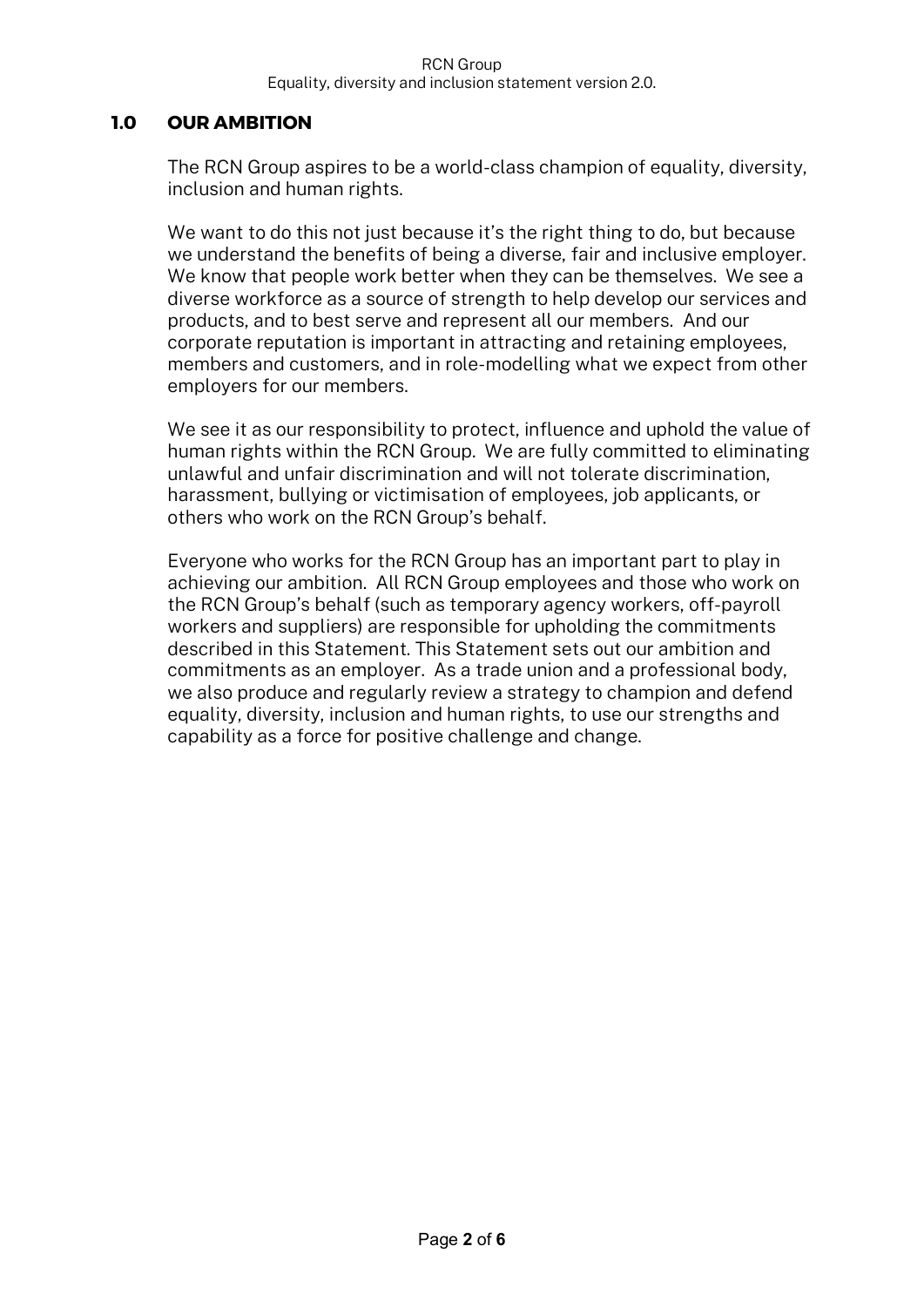**Equality** means treating people fairly (not necessarily the same), and not treating them unfairly because of reasons protected by discrimination law such as a person's gender, age or race.

**Diversity** is about recognising and valuing the differences in the range of people in our workforce, or membership, so that we can benefit from having a range of perspectives in decision-making. Ideally our workforce should be representative of our membership and of wider UK society.

**Inclusion** means everyone feels valued and that they belong without having to conform. At work it means that employees with different backgrounds, characteristics and ways of thinking feel psychologically safe and are encouraged to come up with different ideas and suggestions, to raise issues, and try new ways of doing things. They work effectively with a diverse range of people and are able to perform to their full potential.

**Human rights** are basic rights and freedoms afforded to all people in the UK regardless of their nationality or social status. They are not privileges that can be taken away. They are founded on fundamental principles such as dignity, fairness, equality, respect and autonomy.

**Intersectionality** is when an individual's race, gender, disability, sexual orientation and other characteristics or identities overlap or 'intersect' so that they can be affected by a number of discriminations and disadvantages.

# **2.0 OUR COMMITMENTS**

The RCN Group is committed to:

2.1 Providing equality of opportunity for all, preventing discrimination, harassment and victimisation on the grounds of age, disability, gender identity/ expression/ reassignment, marriage and civil partnership, pregnancy and maternity, race (including colour, nationality, and ethnic or national origins), religion or belief, sex, sexual orientation, community background (in Northern Ireland), spent criminal convictions, trade union membership, and status as a carer.

As an employer, we will ensure that all our policies, procedures, practices, processes and systems lead the way in terms of equality of opportunity, and will demonstrate clearly how they do this. This includes:

- recruitment and selection
- working patterns and time off
- pay and benefits
- learning, training and development,
- managing people
- leaving employment and afterwards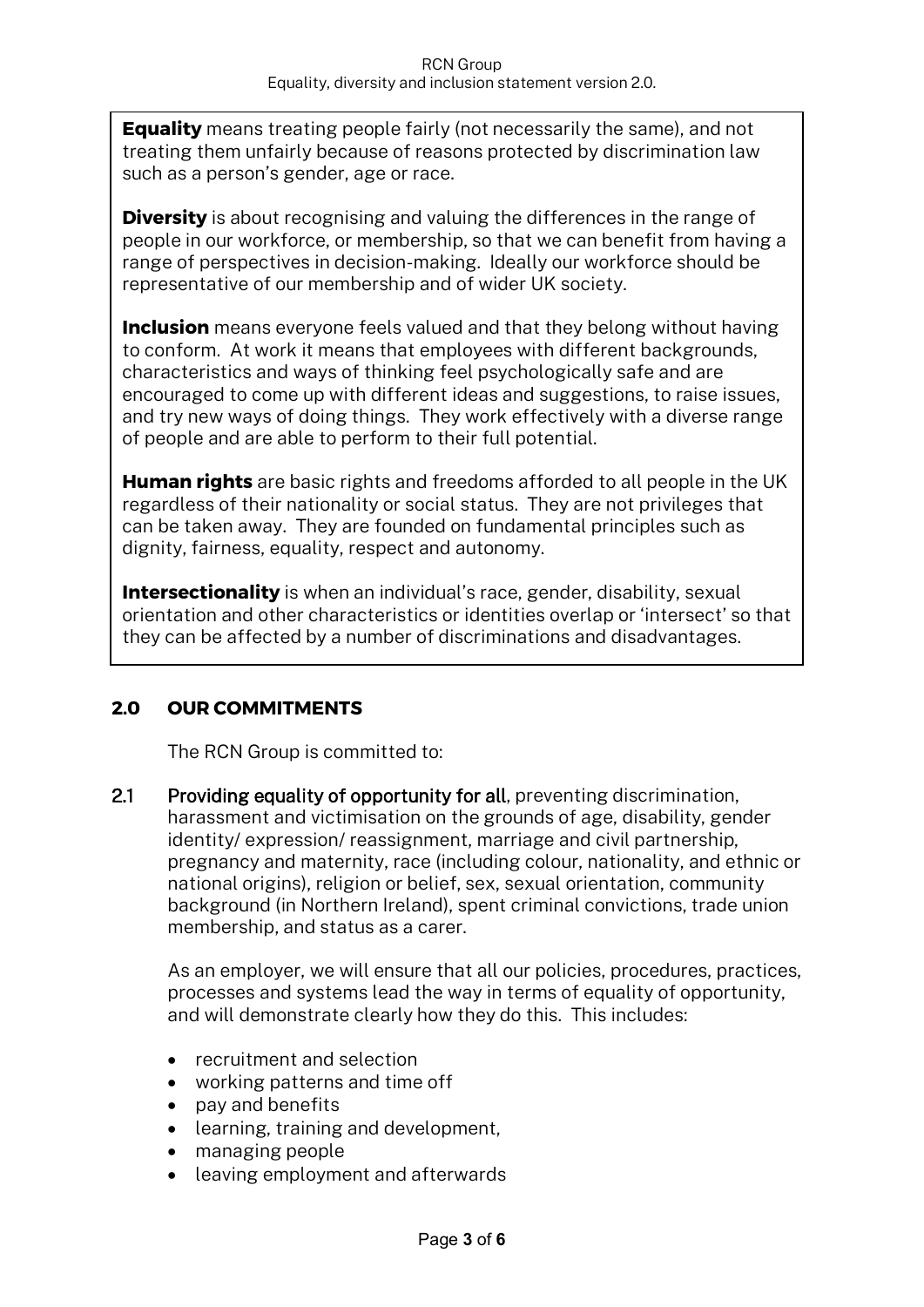#### RCN Group Equality, diversity and inclusion statement version 2.0.

Decisions will be based on merit (apart from where limitations are allowed under the Equality Act 2010).

We will carry out equality impact assessments on all projects, policies and service developments which have an impact on RCN Group employees (see the Equality Impact Assessments Guide). This is to examine the impact on those with protected characteristics, to identify practical steps to remove any possible discrimination and to tackle any potential negative impacts. The person with operational responsibility for an activity will carry out an assessment, which must accompany any formal papers, for example to the Executive Team, Partnership Forum and any RCN Group committee.

We will make reasonable adjustments to ensure that individual employees are not disadvantaged because of their disabilities.

2.2 Attaining a diverse workforce that is truly representative of all sections of UK society, and of the members we serve.

We will monitor the composition of our employees, and the operation of our policies and procedures, including gender and, in time, ethnicity pay gaps. We will compare employee data with data on our membership, the wider UK population and other relevant sources.

Where we identify under-representation, barriers, or potential bias we will take action to address them, including positive action in line with equalities legislation.

We will seek to adopt practices, policies and create workplace cultures that actively challenge structural and institutional forms of discrimination, as we recognise the impact that these have on shaping life chances and outcomes.

2.3 Promoting an inclusive culture and harmonious working environment, respecting and valuing everyone's differences where each employee is treated with respect and can give their best.

We will promote and foster good relationships across our people and those who work on our behalf, underpinned by the RCN Group's core behavioural competencies and Respect Charter, and applied through the supporting policies and procedures.

We will ensure that our employees understand their equality, diversity, inclusion and human rights responsibilities in the context of their roles.

We will continually strive to improve our knowledge and practice.

We will promote good people management practice to be consistently fair in the way we treat people, and also flexible and inclusive to support both individual and business needs.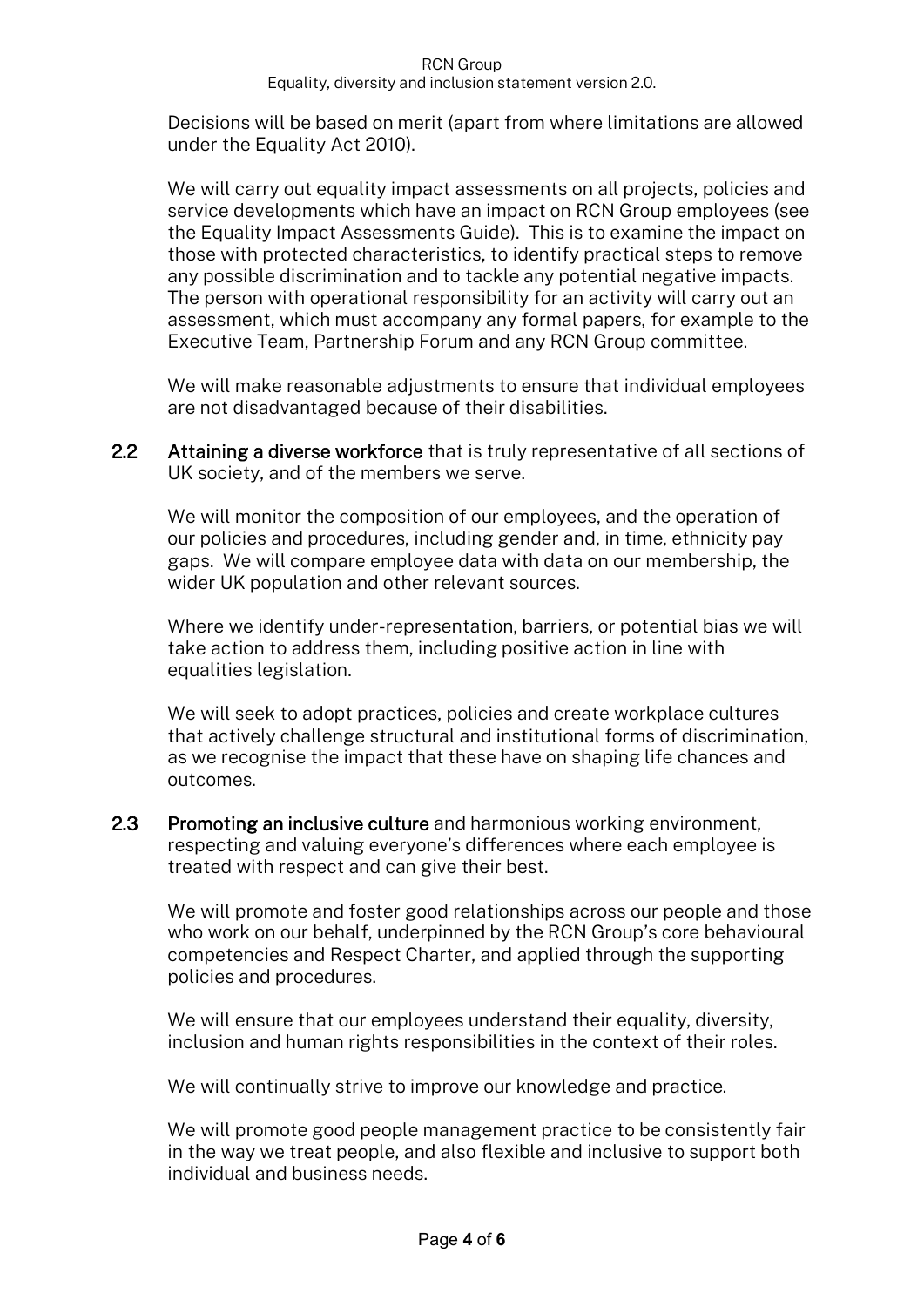#### RCN Group Equality, diversity and inclusion statement version 2.0.

We will consider the different needs of particular groups and will develop policies and provide specific support and guidance where it is needed.

We will promote and support the activities of the staff networks and consult with them on the development of policies and services. We will also support staff peer support groups.

We will promote inclusive events and activities across as broad a range as possible, and support staff to get involved.

2.4 Upholding human rights ensuring that all RCN Group employees and those working on the RCN Group's behalf are responsible for actively demonstrating respect for the basic rights and freedoms of every person. We will ensure that the RCN Group is not complicit in any human rights abuses.

We will issue an annual modern slavery statement setting out the RCN Group's actions aimed at ensuring that there is no slavery or human trafficking in its own business and its supply chains.

We will ensure that the RCN has safeguarding measures in place to protect a person's right to live in safety, free from abuse and neglect.

2.5 Ensuring that our employees have access to the knowledge, learning and skills development they need to meet their responsibilities and deliver on the RCN Group's commitments outlined in this Statement.

We will encourage employees to critically examine their own attitudes and those of others to ensure that bias does not affect judgement.

Any learning and development opportunities we offer will aim to meet the diverse needs of our employees.

2.6 Monitoring, evaluating and reporting on how well we are meeting the commitments set out in this statement.

We will use routine reporting and audit activity to inform the Executive Team, relevant committees and RCN Council about how well we are meeting our commitments in this Statement across the RCN Group, and to identify opportunities to address any areas of concern.

We will set individual and team objectives where relevant to ensure that we can deliver on these commitments.

2.7 Taking seriously any complaints about potential breaches of the intent of this Statement that are made about employees or those working on the RCN Group's behalf, by fellow employees, members, suppliers, visitors, the public and any others in the course of the RCN Group's activities. Breaches by employees will be regarded and dealt with as misconduct.